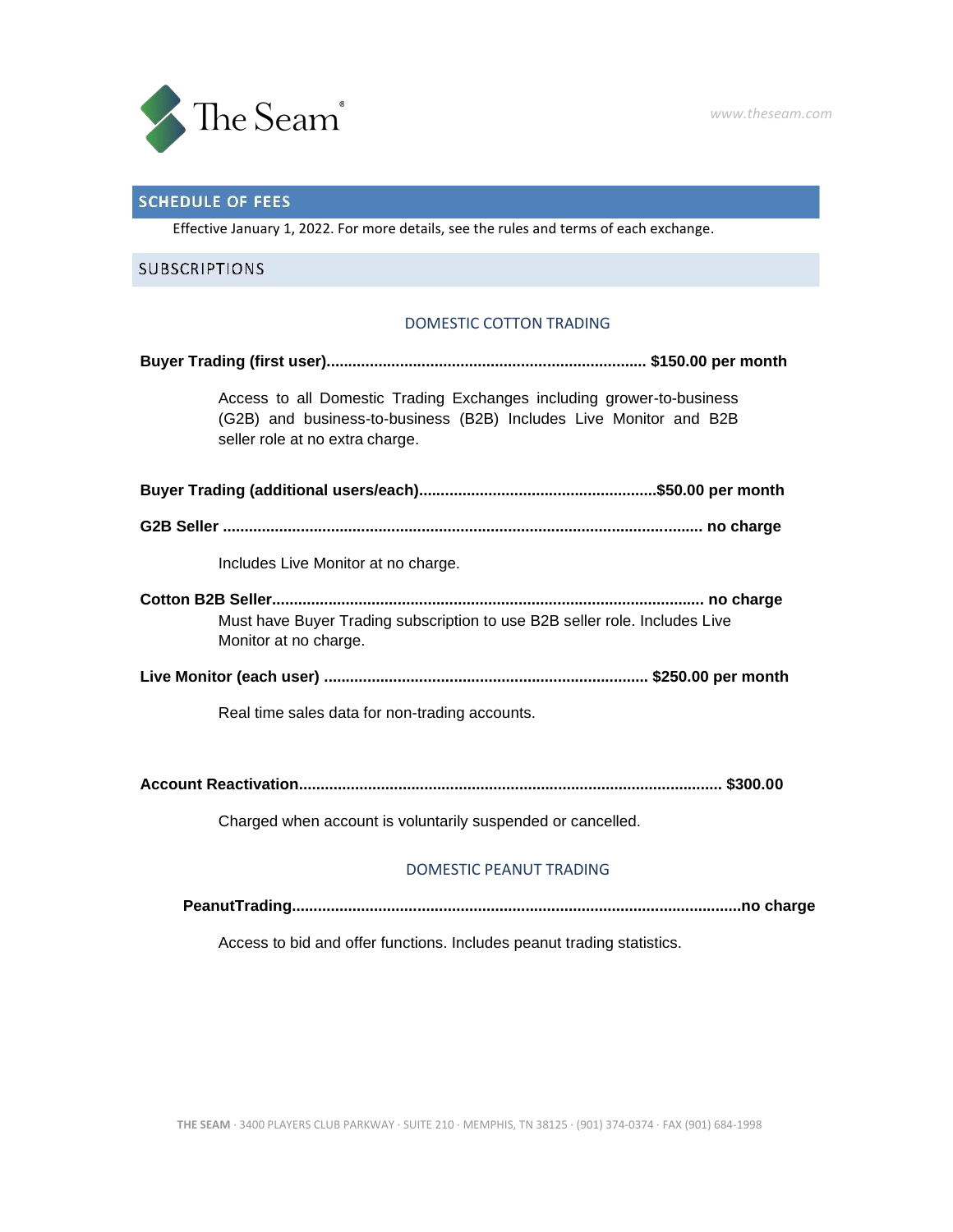#### **TRANSACTION FEES**

#### DOMESTIC COTTON TRADING

#### **B2B Trading (buy or sell)..................................................................................\$0.75 per bale**

Charged per bale to both the buyer and seller. Total commission received by The Seam is \$1.50 per bale on B2B transactions.

**G2B Buying ......................................................\$1.00 per bale plus applicable commissions**

Charged per bale to the buyer. Commission received by The Seam is \$1.00 per bale on G2B transactions. Fees charged by service providers and/or gins may vary. Total commission is displayed on each recap.

**Futures Contracts (per contract per side).................................................................... \$10.50**

For basis trades, The Seam charges the recipient of a new or changed futures contract \$10.50 per contract. B2B basis trades will invoice with an additional \$10.50 per contract for both buyer and seller. G2B basis trades will invoice with an additional \$10.50 per contract to the buyer only.

#### DOMESTIC PEANUT TRADING

**Trading (buy or sell)........................................................................................... \$0.75 per ton**

Charged per ton to both the buyer and seller. Total commission received by The Seam is \$1.50 per ton on B2B transactions.

### LOAN PROCESSING AND REDEMPTION FEES

#### NON-TEXAS/OKLAHOMA/KANSAS REDEMPTIONS

**Immediate Redemptions (Form A County Office/LSA/Form G)............................. no charge**

Fee paid by buyer to The Seam. Receipts delivered on receipt from CCC.

**Deferred Sale Options.......................................................................................\$1.00 per bale**

Fee paid by buyer to The Seam. Includes Loan Option Management service. Receipts delivered on receipt from CCC.